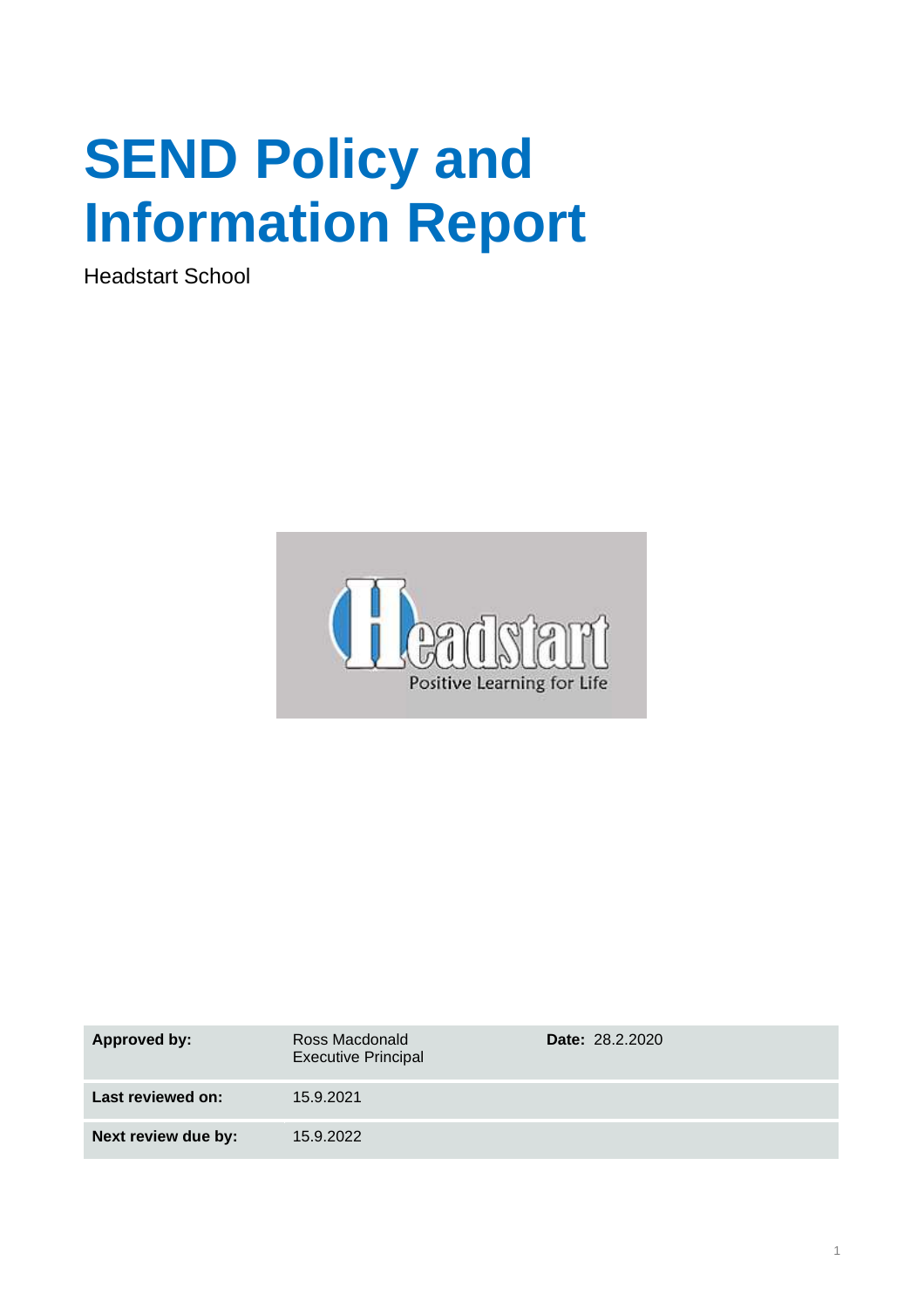# **Contents**

## **1. Aims**

Our SEND information report aims to outline how Headstart school meets the needs of its neurodiverse cohort. It is available to download from our website and will be updated on a yearly basis in line with statutory guidance, to reflect the constantly expanding expertise of our staff and the individual strengths and difficulties of our students.

In the report, we explain how we meet our duties to our students, all of whom have an Education, Health and Care Plan (EHCP). This report also informs the East Sussex Local Offer which provides information for parents, carers and professionals on the provision available for children and young people with special educational needs and disabilities in East Sussex.

# **2. Legislation and guidance**

This policy and information report is based on the statutory Special Educational Needs and Disability (SEND) Code of Practice and the following legislation:

- Part 3 of the Children and Families Act 2014, which sets out schools' responsibilities for pupils with SEND and disabilities.
- The Special Educational Needs and Disability Regulations 2014, which set out schools' responsibilities for education, health and care (EHC) plans, SEND coordinators (SENDCOs) and the SEND information report.

# **3. Roles and responsibilities**

## **3.1 The School Proprietor**

The School Proprietor is Ms. Nicki Dann.

The School Proprietor will:

- Work with the Headteacher, Senior Leadership Team (Including the SENDCO) and governors to determine the strategic development of the provision within Headstart School.
- Work with the Operations Manager and Manager's of Headstart Residential Care to ensure that the children and young people who reside in Headstart Care Homes have the same life chances as those not accommodated by the Local Authority.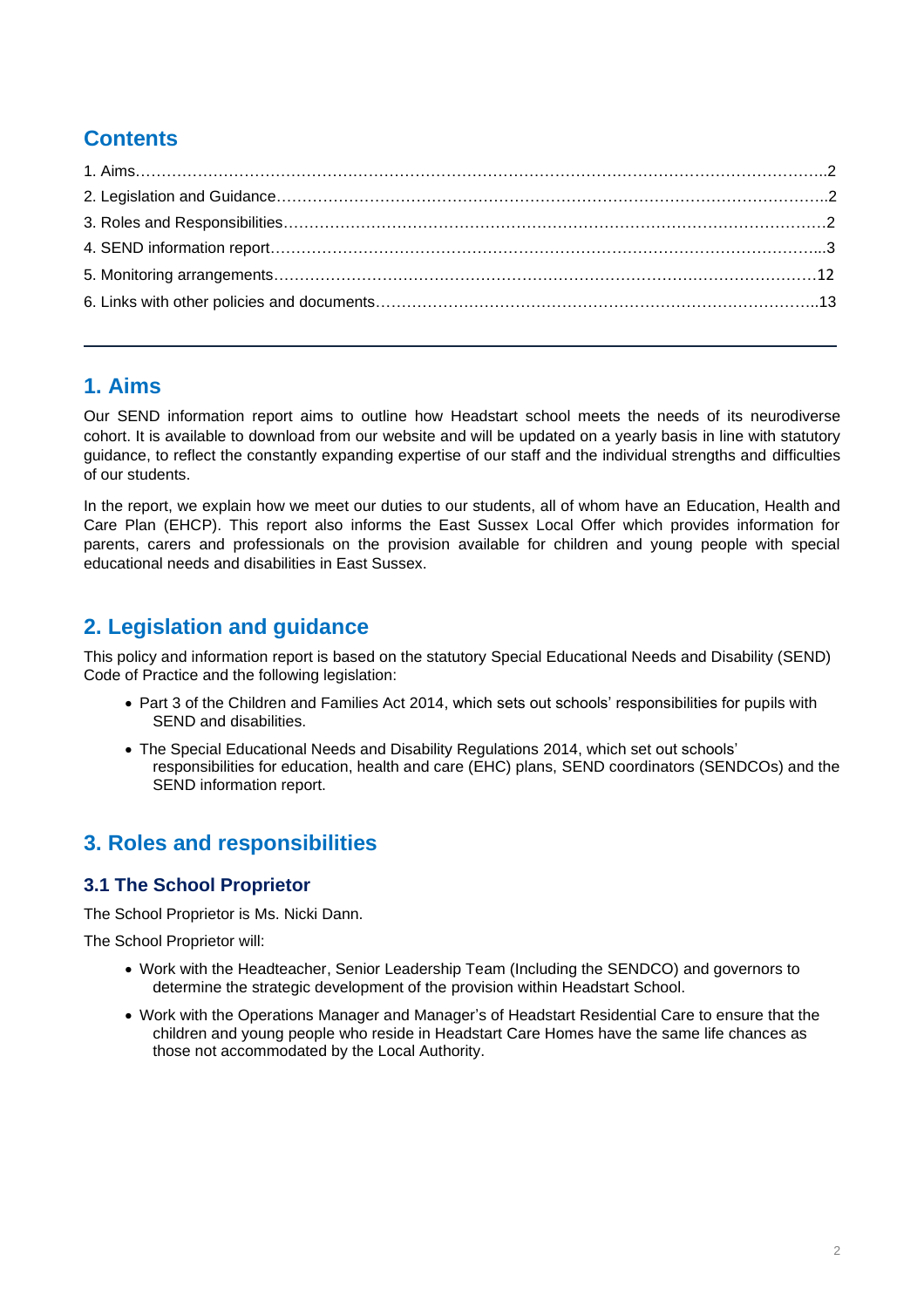## **3.2 The Executive Headteacher (and Senior Leadership Team)**

The Executive Headteacher will:

- Work with the School Proprietor, SENDCo and governors to determine the strategic development of the SEND policy and provision within the school.
- Have overall day to day responsibility for the provision and progress of all learners (the proprietor retains the sole responsibility for Headstart school)

## **3.3 The SENDCo**

The SENDCo is Mrs. Roxanne Milner-Brown

The SENDCo will:

- Work with the School Proprietor, Executive Headteacher, staff and governors to determine the strategic development of the SEND policy and provision in the school.
- Have day-to-day responsibility for the operation of this SEND policy and the co-ordination of specific provision made to support all Headstart students.
- Provide professional guidance to colleagues and work with staff, parents, and other agencies to ensure that students receive appropriate support and quality first teaching.
- Advise on the individualised provision outlined in each students Education, Health and Care Plan (EHCP)
- Be the point of contact for external agencies, especially the local authority and its support services.
- Liaise with potential next providers of education to ensure that the school meets its responsibilities under the Equality Act 2010 with regard to reasonable adjustments and access arrangements.
- Ensure the school keeps the records of all pupils with SEND up to date.

#### **3.3 Class teachers**

Each class teacher is responsible for:

- The progress and development of every student in their class
- Working closely with any support staff, therapists or specialist teaching staff to plan and assess the impact of support, interventions and classroom teaching.
- Working with the SENDCo and Exams and Assessment Officer, to review each student's progress and development and decide on any changes to provision.
- Ensuring they follow this SEND policy.

# <span id="page-2-0"></span>**4. SEND information report**

## **4.1 The kinds of SEND that are provided for**

Headstart School is committed to providing considered and carefully developed, individual and personalised education to students who have found conventional learning a challenge.

We are a specialist independent school for children with a diagnosis of Autistic Spectrum Condition and associated difficulties. This includes speech, language and communication disorders, learning and developmental delays, social communication and social, emotional and mental health difficulties.

Headstart School spans across two sites, with places available for 5-16 year old's (encompassing Primary and Secondary Education), as well as for 16-21 year old's who access our Post-16, highly personalised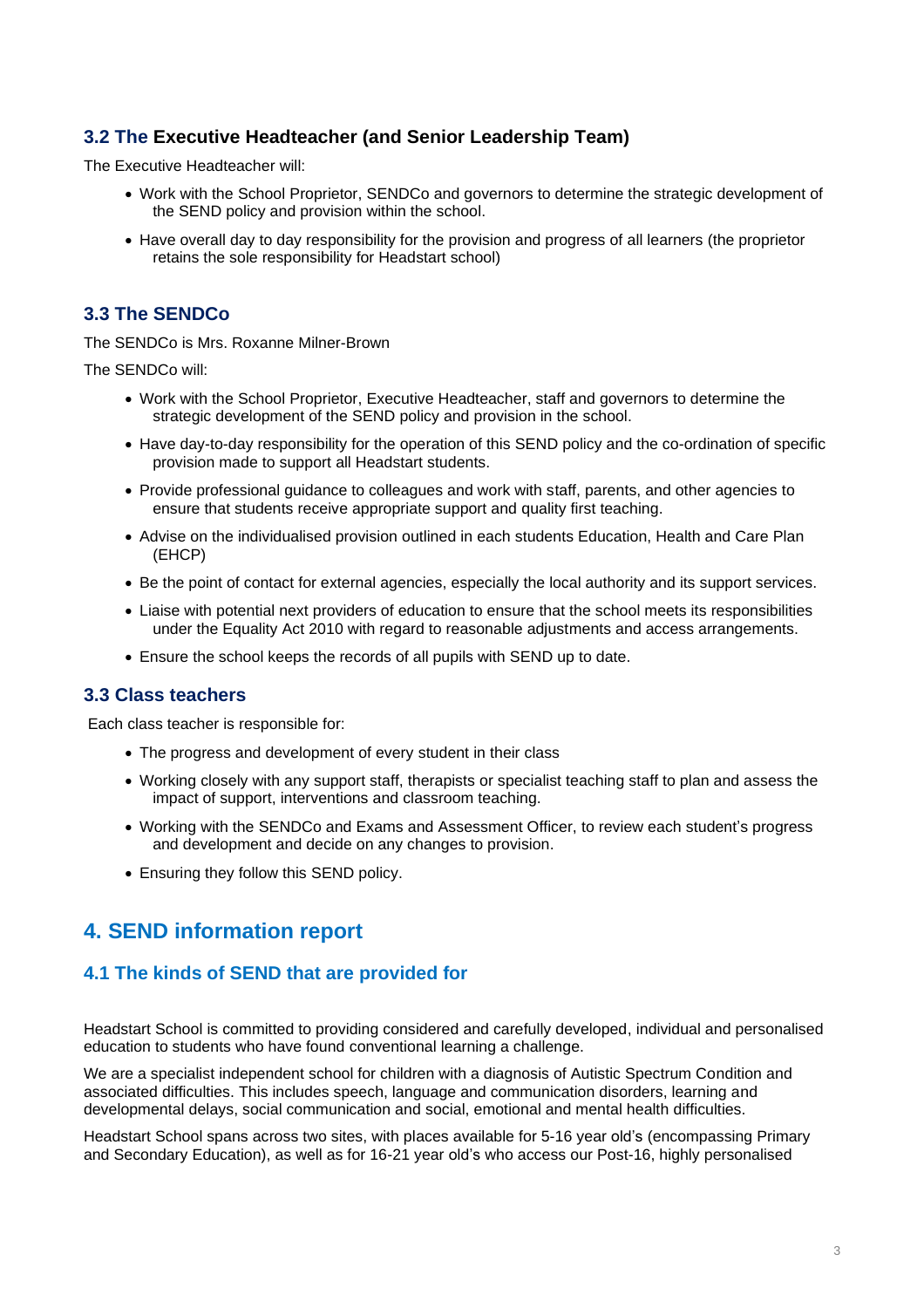curriculum. Both sites are situated in East Sussex, both set in stunning rural areas with their own mini farm, forest-school and horticultural area. At Headstart School, all students have the opportunity to connect with the natural world in a hands on, multi-Sensory way though land-based studies. There is a high emphasis on developing individual academic and vocational skills.

Headstart also has its own Residential Therapeutic Care Provision where children and young people with Autism are cared for by highly skilled staff in a tranquil, nurturing and safe environment. All residents are given therapeutic support from our team of therapists, who work across both Headstart School and Headstart Care. In this way, Headstart are able to ensure continuity of care and education, where both teams work together in harmony to achieve the best outcomes and life chances for our children and young people.

#### **4.2 Identifying pupils with SEND/assessing their needs**

All of our students have an EHCP which outlines the individualised provision required to meet their Special Education, Health and Care Needs.

When a child or young person joins the Headstart family, our first step is to ensure they feel welcomed, settled and embraced by the school community.

The provision outlined in every student's EHCP is co-ordinated and monitored by our SENDCo. Our SENDCo maps individual student's required provision across the school, ensuring that every child or young person at Headstart has access to the resources, therapies and specialist teaching that they need to achieve their personal outcomes.

Our SENDCo also provides professional guidance to school and care home staff, working closely with parents and relevant professionals as and when needed. To ensure continuity of care, our is also our Designated Looked After Child Teacher, overseeing the education and care of students who are looked after by the Local Authority both in our own residential care home and other care settings.

#### **4.3 Consulting and involving students and parents**

At Headstart we recognise the value and positive impact of a strong home-school relationship and welcome parental involvement in our school community.

To ensure a collaborative approach to supporting our learners we make regular contact with parents and carers, sharing information with them through a variety of means. This includes our regular newsletters and correspondence where we update parents and carers on what our students have been learning, as well as any important dates and events to be aware of.

In addition to our regular newsletters and correspondence, we also carry out 'Structured Conversations' three times a year. Structured Conversations provide opportunities for meaningful and constructive engagement between home and school, resulting in a more positive impact on attainment and outcomes for our students. During these discussions, teachers and parents/carers set aside focused time to discuss each students individual strengths and areas for development. This includes a chance to celebrate achievements, set clear and effective social and learning targets and plan the strategies that need to be put in place both at home and in school to help the child or young person achieve their goals.

Where appropriate, we encourage all our students to meet with their teacher on a weekly basis. Weekly tutorials provide the opportunity for students to connect with their teacher, celebrating their achievements for that week and identifying next steps in a safe and supportive environment. Tutorials also provide students with the opportunity to share any difficulties or concerns they may have throughout the week. In this way, we can address difficulties as they arise, promoting more positive outcomes and trusting relationships between staff and students.

Three times a year we provide formal written reports to parents and carers, detailing their child's progress and attainment across each area of learning. This includes two short reports and one extended, end of year report.

Parents and carers are also invited to schedule an appointment with their child's class teacher or the school SENDCO should they wish to discuss any successes or concerns in relation to their child's learning and development throughout the year.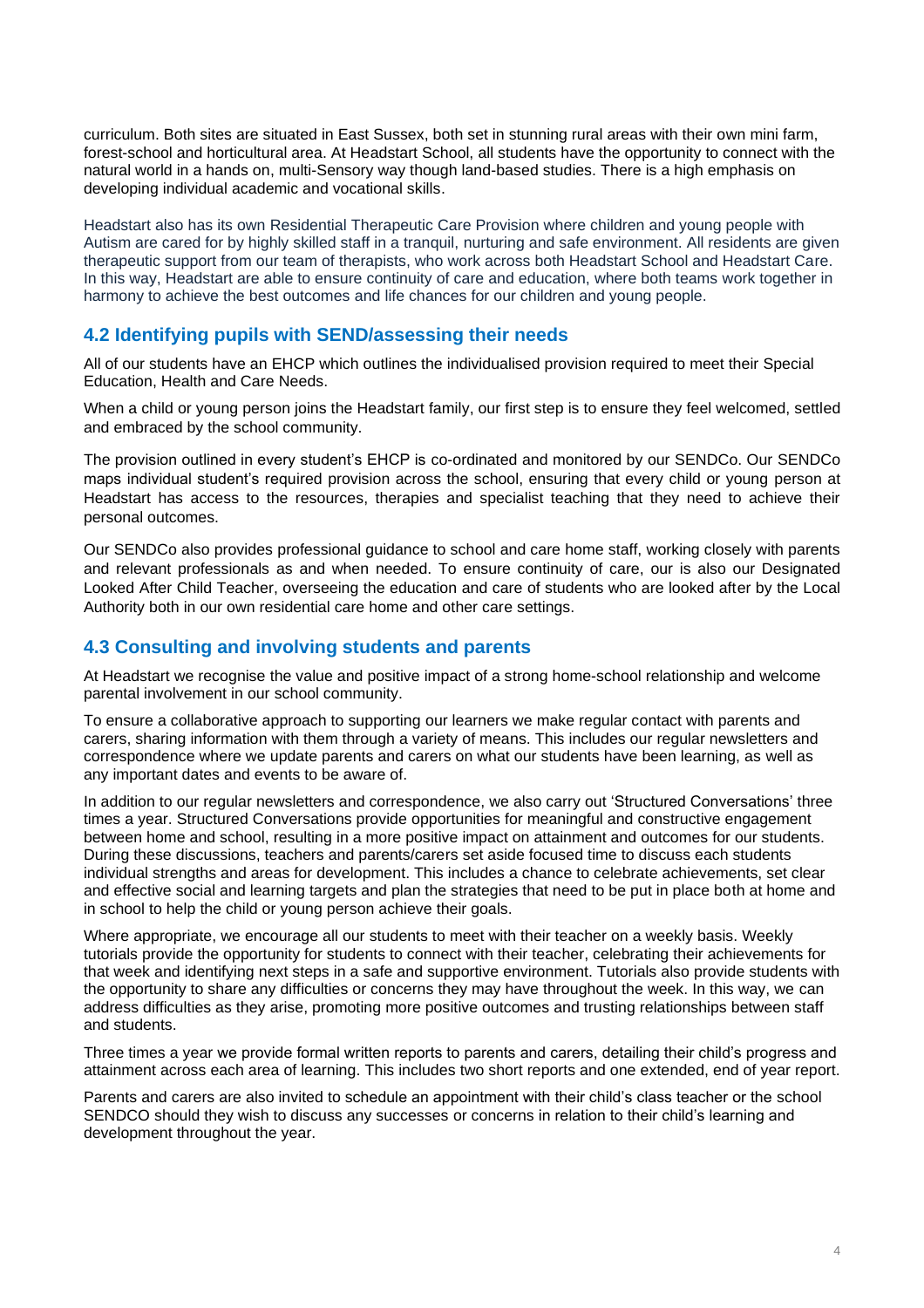When COVID-19 restrictions allow, we look forward to welcoming our parents and carers back on site to our successful coffee mornings to share our students successes as both individuals and as part of the wider school community.

#### **4.4 Assessing and reviewing students' progress towards outcomes**

Each student's attainment and progress are carefully monitored through observation and assessment for learning (AFL) by their class teacher and our team of therapists. This includes careful tracking of students individual starting points across each area of need, Communication and Interaction, Cognition and Learning, Social, Emotional and Mental Health, and Sensory and Physical. For our older students, this also includes Independence and Community Involvement.

Progress and attainment is monitored across the school using SOLAR with class teachers updating assessment three times a year. This informs teaching and learning and helps to identify any gaps in knowledge and skill.

SOLAR is a highly effective and secure online assessment tool specifically designed to track the learning and development of individuals with special, educational needs and neurodiverse profiles. Through the use of SOLAR, staff and leadership are able to enhance the education of all our pupils in both academic and vocational areas of study, carefully monitoring students' steps to success through the assess, plan, do, review process.

#### **4.5 Supporting students' moving between phases and preparing for adulthood**

At Headstart we are proud of the transition package we offer to support students moving between phases of education and preparing for adulthood. Our Senior Leadership Team, SENDCO and Class Teachers share information with the school, college, or other setting the student is moving to. This includes ensuring all necessary paperwork is transferred to the new setting.

Should a student move on from Headstart, taster days and induction sessions are arranged in advance. Taster days provide the perfect opportunity for students to be gradually exposed to the new environment, meet their new supporting adults and gain a deeper understanding of the settings rules and routines. Wherever possible, students who are attending taster days will be supported by a member of Headstart School staff. This highly supported approach facilitates a more successful transition for the student, lowering any anxieties by ensuring they are supported by a known and trusted adult who is aware of their strengths and difficulties.

#### **4.6 Our approach to teaching students**

We recognise that each of our students have their own areas of strength and focus of development. Our bespoke curriculum package is specifically designed to meet the needs of individuals with Autism and was created in conjunction with the National Curriculum and the Autism Education Framework.

In KS4 and our Post-16 Provision, students have the opportunity to study GCSE's, A Levels, BTEC and vocational qualifications such as Land-Based Studies, Music, Art and Design, Creative Media and Construction. Our Exam and Assessment Lead ensures that where necessary, individual access arrangements are put in place to support our students to achieve their qualifications. This includes the use of a reader, scribe for extended writing tasks, individual workspaces to complete the exam and 1:1 invigilation.

#### **4.7 Post 16-21 Educational Provision**

As part of our post-16 offer, students who are ready to move on from Headstart are given the opportunity to visit a wide range of mainstream, as well as specialist colleges, many of whom offer learning support and facilities for young people with SEND. We also arrange visits from careers advisers who offer an outside perspective on career choices, employment and further education opportunities for our students.

Unfortunately due to the current COIVD restrictions, we are unable to attend college open days at this time, however we are hopeful that we will be able to resume visits in the near future.

For students who stay with us, our Post-16 provision provides them with the opportunity to undertake further education and qualifications. We are proud to be able to offer a range of Certification which may well include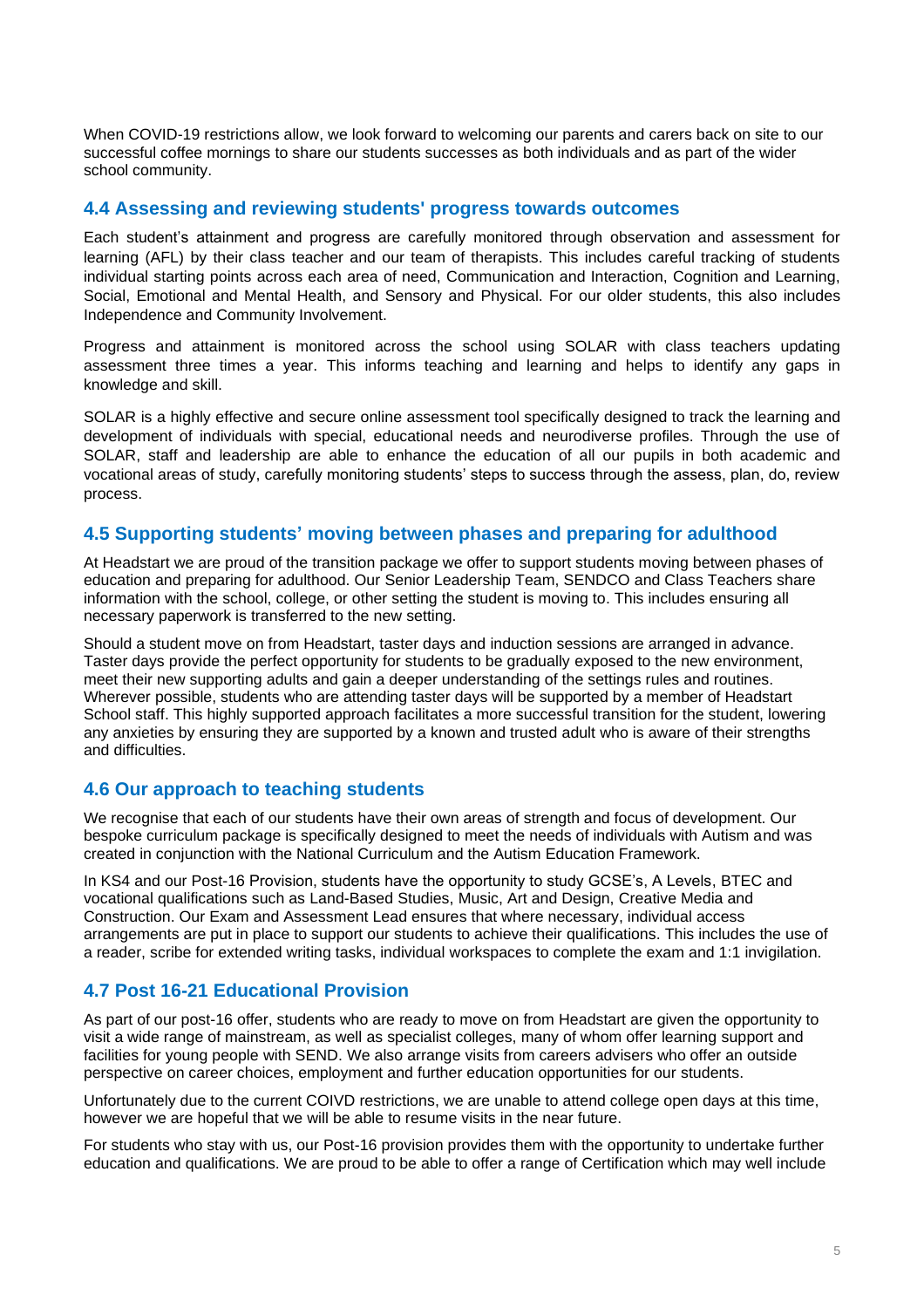AS and A Level subjects, as well as BTEC Qualifications Where desired and/or appropriate, students can also take/re-take their GCSE exams.

For students who thrive in practical and vocational pursuits, we offer specialist subjects such as Creative Media, Construction, Gardening and Equine Studies.

Despite significant improvements in understanding SEND and discrimination, young adults with SEND continue to face considerable challenges finding and sustaining employment. Our KS4/KS5 staff are skilled in guiding learners to identify their individual areas of strength and interest, helping them to understand and forge their own pathway to independence and the vocation that is right and accessible to them.

At Headstart we aim to maximise opportunities that enable our young people to develop independence, life skills and resilience in real-world situations. Students are taught invaluable skills such as independent travel, shopping and cooking for themselves and others. They are also taught how to manage their own health appointments and how to budget and monitor their own finances.

Many of our older students (age 18-21) participate in a work experience programme alongside their studies. This helps to prepare them for the workplace, as well as learning how to develop and maintain professional relationships and skills. Work experience programmes are carefully planned and structured, taking students individual strengths and difficulties into consideration. When needed, staff are also able to accompany students to their work experience sessions. This ensures a positive and successful experience for our students, helping them to feel more comfortable and confident when they enter the workplace in the future.

#### **4.8 Adaptations to the curriculum and learning environment.**

Each of our students are provided with a bespoke learning package which takes into consideration their individual areas of need and the provision required to enable the student to meet their personal outcomes. The learning environment is adapted to meet the specific and changing needs of our students at the time, ensuring they have all of the necessary resources needed to support their development in each of the areas of need i.e. Communication and Interaction, Cognition and Learning, Social, Emotional and Mental Health and Sensory/Physical. This includes specialist communication resources such as Picture, Exchange, Communication System (PECs) folders and symbols, Sensory regulation resources, writing apparatus, specialised furniture, and occupational therapy apparatus.

Learning for all students is planned for in a multi-Sensory way which incorporates a mixture of visual, kinesthetic and auditory approaches. Each student preferred and most successful learning style is taken into account when planning all opportunities for learning and teaching techniques are carefully considered to avoid overwhelming students.

Access to our extensive grounds and Land-Based facilities on both sites offer a unique educational and nurturing experience for our children and young people. Land-Based Studies provides a wonderful opportunity for students with a wide variety of specialist needs to connect to their natural environment and the world around them in a non-confrontational, positive and therapeutic way. In Land-Based studies, students learn how to care for, and handle a variety of farm animals including sheep, horses, alpacas, pigs, chickens, goats and ducks.

On our Crouch Lane site, we are also able to offer Forest Schools sessions where students have the freedom, time and space to learn and demonstrate independence in a variety of ways. Forest School sessions enable students to learn in a different context, undertaking a range of practical tasks such as building fires, cooking with produce they have grown themselves, den building and horticultural skills. Research has shown that over time, children and young people who participate in Forest School sessions experience an increase in their self-belief, confidence, learning capacity, enthusiasm, communication, problem-solving skills and emotional and physical well-being.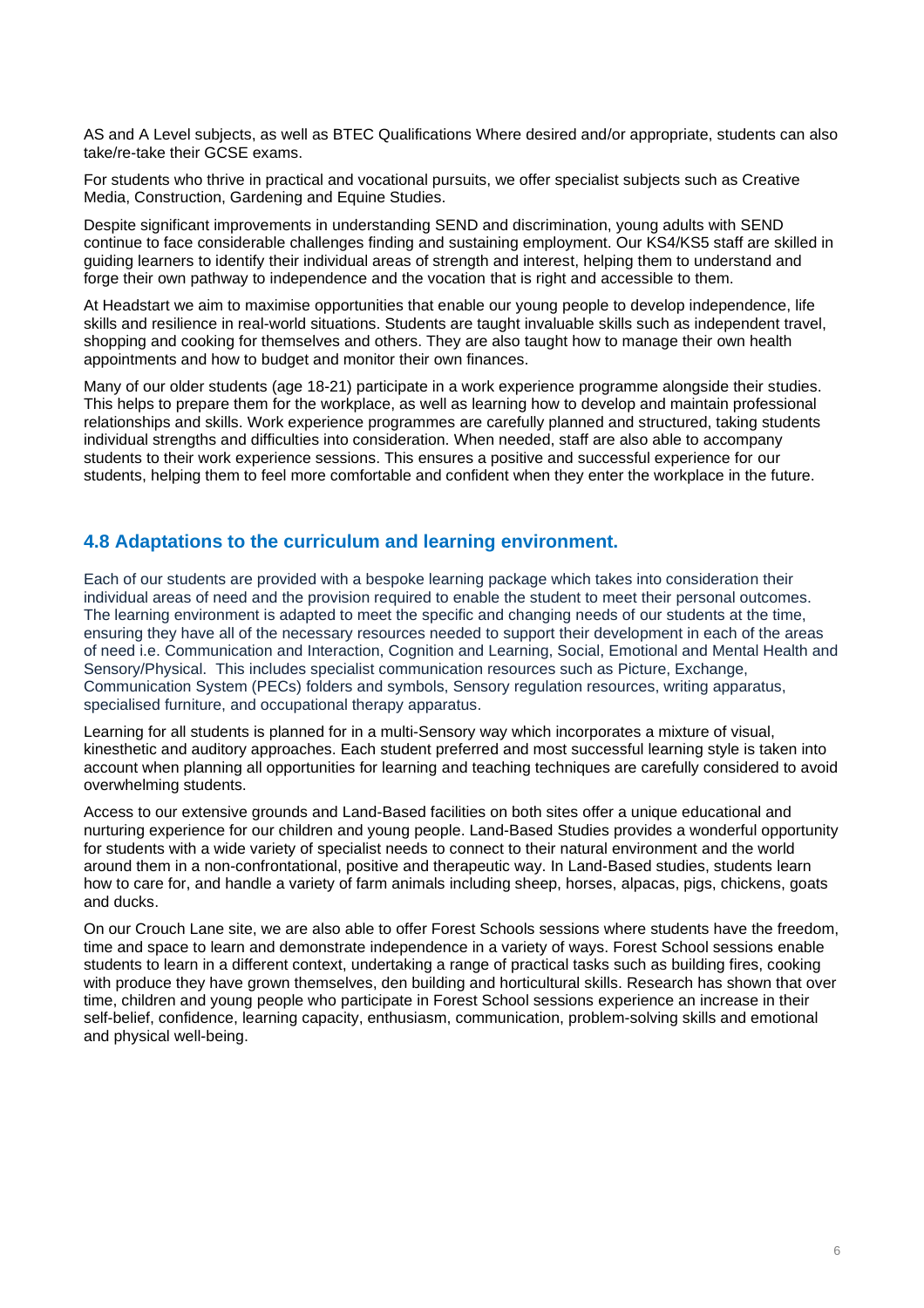## **4.9 Additional support for learning**

At Headstart all of our students learn in a small class group of five or six students with a high ratio of staff at all times. This provides the opportunity to form trusting relationships, allowing our children and young people to feel more confident and comfortable in social interactions with peers and when communicating with staff.

Small classes also allow our students to learn in an environment with fewer distractions. This results in a higher quality of learning and increased chances of students achieving their individual targets and EHCP outcomes.

Teaching staff at Headstart are highly skilled in identifying and meeting the individual learning needs of each student in their class. Lessons and learning opportunities outside of the classroom are carefully planned based on assessment and prior learning.

Our classrooms are communication friendly environments, with symbols and visual supports used to support students understanding of instructions, key words, topic vocabulary and school routines. We also support our students who find change, transitions and social communication/relationships difficult, through the use of social stories and comic strip conversations.

Students are provided with the opportunity to participate in weekly tutorials with their class teacher. This provides the opportunity for students to connect with their teacher, celebrate weekly achievements and identify next steps for learning and behaviour in a safe and supportive environment. Tutorials provide students with the opportunity to share any concerns they may have throughout the week. In this way, difficulties can be addressed as they arise, promoting more positive outcomes and trusting relationships between staff and students.

All of our students have an Individual Behaviour Support Plan and Risk Assessment which is formed in collaboration with their class teacher, supporting staff and Headstart's Behaviour Analyst. Behaviour during each learning session is tracked using 'Behaviour Watch', however rewards systems can be easily tailored to the individual needs of students, taking any anxiety into consideration and providing an alternative tracking process as appropriate. The use of Behaviour Watch allows teaching, support and Senior leadership staff to work collaboratively, analyse the underlying causes, triggers or functions of behaviour and respond appropriately. More information on our approach to managing behaviour can be found in our School Behaviour Policy.

#### **4.10 Expertise and training of staff**

Our Executive Headteacher has in excess of 40 years' experience in Special Education. He holds a Masters degree in Autism and has extensive leadership experience and is recently retired from being a serving Ofsted Inspector. He is passionate about ensuring young people receive a world class education and fully understands the needs of the pupils and the families in achieving this.

Our SENDCo is experienced in the role. She has worked as an EYFS and mainstream teacher, specialist communication and interaction teacher and SEND Consultant.

All of our teaching and support staff follow a bespoke training programme to ensure they have sound knowledge and understanding of both Autistic Spectrum Conditions (ASC) and the approaches, techniques, therapies and resources we have available to us.

Each member of staff, including support staff receives an initial training programme, which covers training in the following areas:

- Autism Spectrum Condition
- Team Teach
- Applied Behaviour Analysis (ABA)
- Child Protection
- Health and Safety
- Epilepsy
- Basic First Aid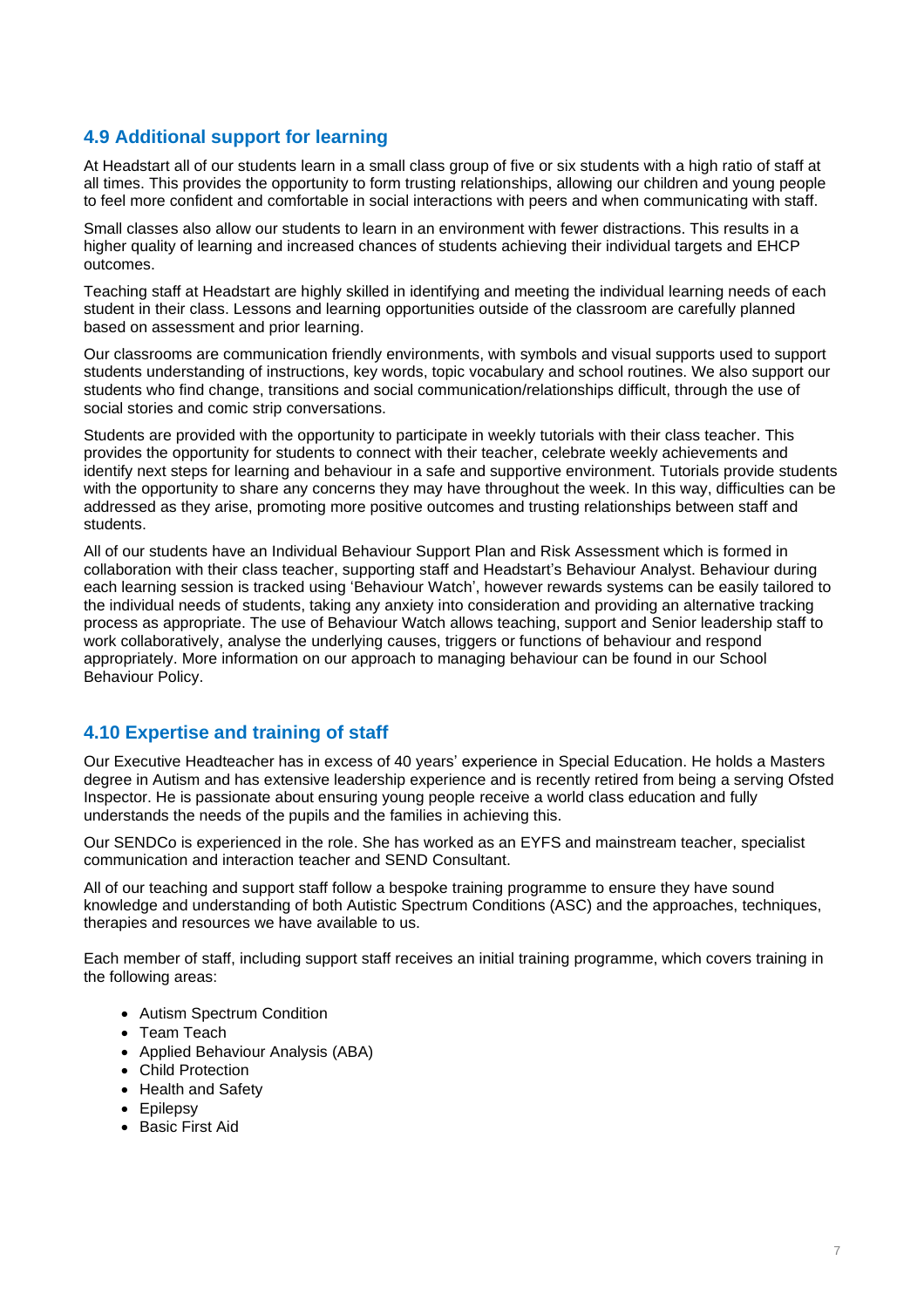Staff also receive ongoing training in:

- Sensory Integration/Occupational Therapy approaches
- Behaviour Support and the functions behind behaviours
- (Makaton)Sign language
- Social Use of Language Programme (SULP)
- Speech and Language approaches
- Visual supports
- National Curriculum
- SEND Assessment
- Picture Exchange Communication System

All staff are trained in the use of PECs Level One, with some staff being trained to a higher level depending on the individual needs of the students in their class.

### **Our Therapies Team**

At Headstart we are extremely proud of our specialist therapeutic approach and have our own therapies team which is overseen by our SENDCo. Our team of therapists work collaboratively with the Senior Leadership Team (SLT) and staff to ensure that the individual needs of our students are met to the highest of standards.

Our therapies team direct and guide our teachers and support staff, ensuring they have the most up to date knowledge and understanding of appropriate strategies and pedagogy to inform their practice. They also support the strategic development of SEND provision across the school and residential care homes.

Headstart staff and students are privileged to work with a selection of qualified therapists. This includes;

- Speech and Language Therapist
- Behaviour Analyst and ABA practitioner
- Clinical Psychologist
- Two Occupational Therapists

The Therapies Team meet on a termly basis and like all our staff are highly reflective in their practice, striving to continually improve the education and outcomes for our students.

Our Behaviour Analyst and ABA practitioner works closely with both care and school staff to support the development of positive behavioural strategies. He also runs direct intervention groups for many of our students who require additional social, emotional, and mental health support and is fundamental in the school development plan, supporting the senior leadership and teaching staff in both our residential therapeutic care homes and the school.

In addition to support from our Behavioural Analyst, students can access support from a Clinical Psychologist. Our Clinical Psychologist works across both care and school and supports students with their social, emotional, and mental health development, through the application of a variety of specialist therapeutic interventions. She also provides supervision to staff, providing them the opportunity to reflect on their practice and celebrate achievements.

Our Speech and Language Therapist works directly with students in 1:1 and small group situations and plays a vital role in leading speech, language and communication intervention across both the school and residential care homes. She works very closely with staff to ensure our environment is communication friendly and supports them to write and implement speech and language programs across both settings.

We are very fortunate to be able to employ our own highly qualified Occupational Therapists, who work closely with all of our teaching, support staff and SLT to ensure the best outcomes for our students. This includes direct 1:1 occupational therapy sessions, small group work and supporting teaching staff in planning and facilitating personalised occupational therapy programs. Our Occupational Therapists also support with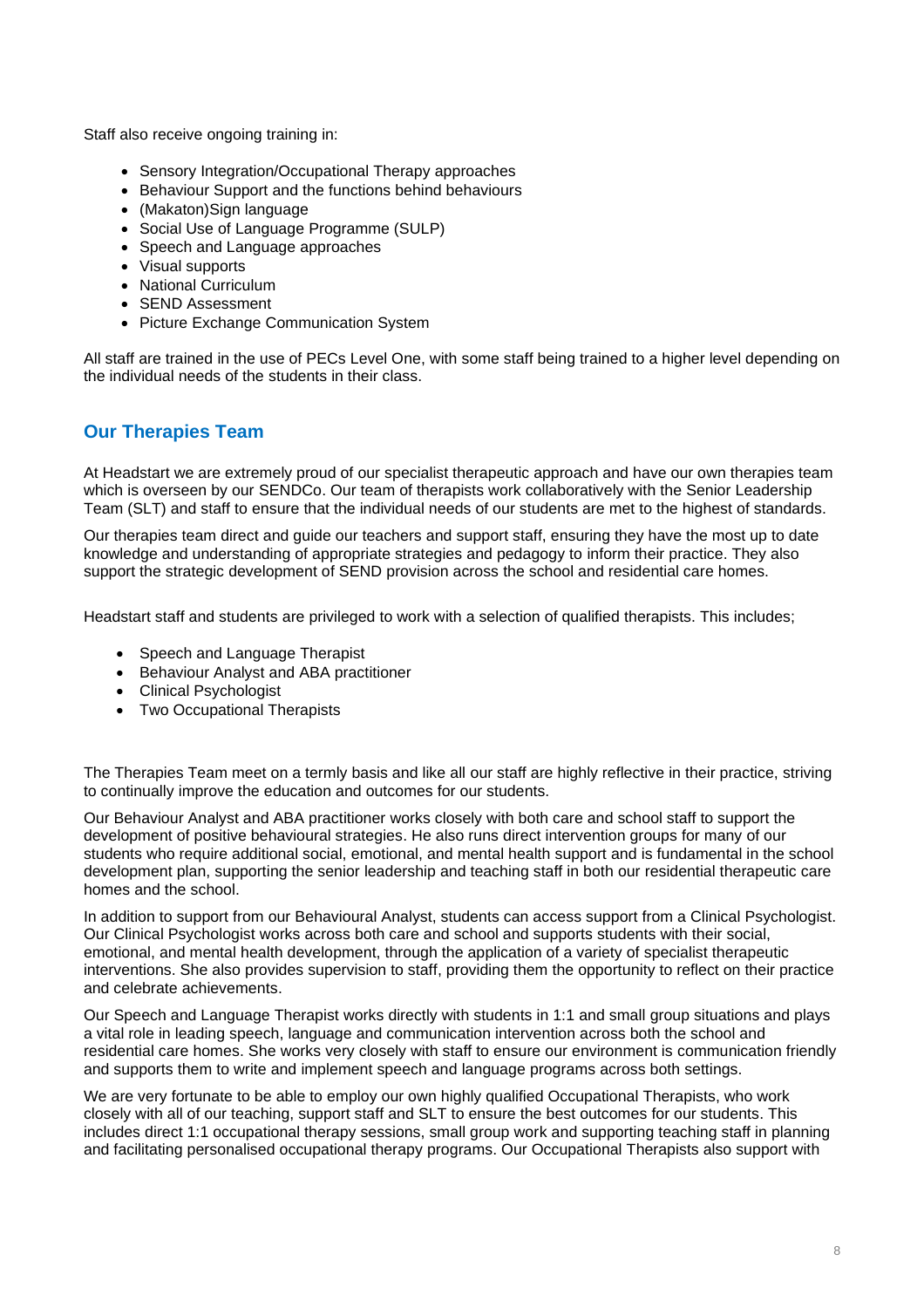the planning and implementation of our school wide sensory circuits program. Again, this aspect of our therapeutic package is consistently applied across our therapeutic care homes and school, with support being provided for our Looked After Children at home.

## **4.11 Securing equipment and facilities**

When a child or young person joins Headstart the SENDCO carefully evaluates their EHCP provision and any specialist reports (Occupational Therapy, Speech and Language etc) ensuring any recommended equipment and resources are in place as required.

Our individual fee structure enables us to secure appropriate equipment to support the learning and development of every child or young person in our care. At Headstart, we strive to ensure that every student has what *they* need to thrive. We believe in the idea of equity, ensuring that each student has the chance to achieve their own personal best through the implementation of our highly bespoke, learning and support packages. Through our individualised approach we are able to provide the same level of opportunity to each and every one of our students, regardless of their strengths and areas of difficulty. In this way, we can achieve equality in its truest Sense.

## **4.12 Evaluating the effectiveness of SEND provision.**

We evaluate the effectiveness of provision for pupils with SEND by:

- Reviewing pupils' individual progress towards their goals three times a year (or earlier if required).
- Reviewing the impact of interventions after six weeks
- Using pupil voice
- Whole school provision monitoring by the SENDCO
- Individual Student provision maps to ensure the students are receiving the provision outlined in their current EHCP
- Holding annual reviews for pupils with EHC plans, updating required provision and SEND based on professionals reports as well as child/young person and parent/carer views.

In addition, our therapists produce a report for the students they are directly supporting twice a year, one of which is used as part of the EHCP review process.

#### **4.13 Enabling pupils with SEND to engage in activities available to those who do not have SEND**

Headstart School and Care are committed to providing a range of activities and visits to enrich the learning and development of all of our students, including those with complex special educational needs. Opportunities to participate in the wider community are a core aspect of our students individual learning program.

Teachers carefully risk assess and plan off-site visits to support the educational, independence and social emotional development of our students. Where possible, activities are linked to the learning that is taking place in the classroom, consolidating knowledge and understanding whilst providing opportunities to generalise and apply skills learnt at school and home.

Our own extensive grounds also provide students with the chance to regulate and manage their Sensory systems and emotional development in a safe and supportive environment when needed.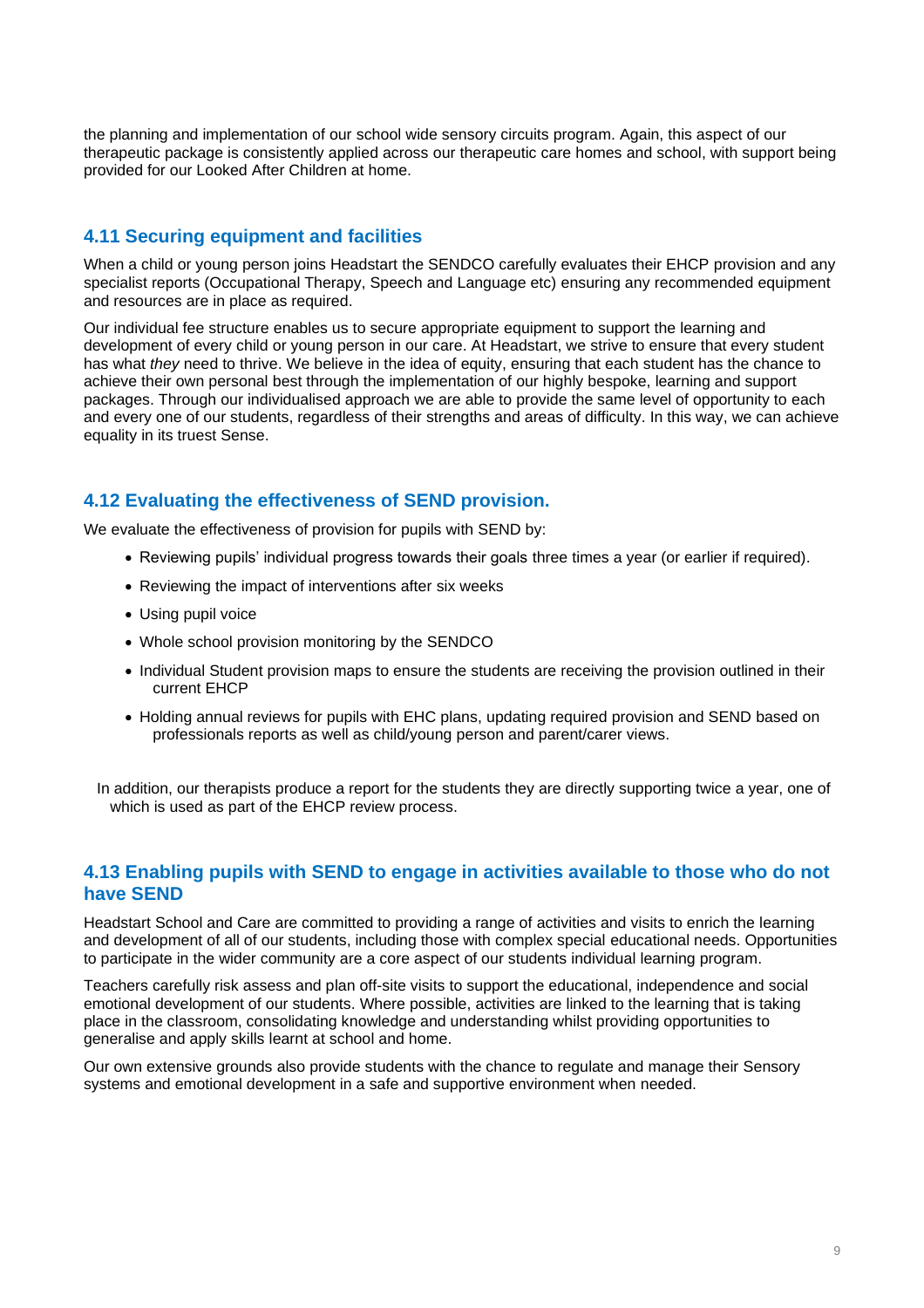## **4.14 Support for improving emotional and social development**

At Headstart we have a zero-tolerance approach to bullying. We recognise that many of our students have social, emotional, and mental health difficulties which are often communicated through their behavioural responses. Headstart's Behaviour Analyst is highly accomplished and experienced in supporting children and young people with SEND to develop positive socialisation and emotional regulation strategies. Every student at Headstart has a Level One Behaviour Support Plan. The Behaviour Support Plan outlines the child or young person's strengths and possible triggers for behaviours considered not to be pro-social or pro-learning.

All our school and care staff are undertaking or have been trained in the use of Applied Behaviour Analysis (ABA) which recognises every behaviour, both positive and negative, as a form of communication. Our ABA practitioner works closely with our Behaviour Management Team, meeting with them on a weekly basis to reflect on and review strategies in place to support students, analyse incidents of behaviour across the school and update behaviour support plans in a pro-active manner.

Our staff will always seek to understand the function behind a student's behaviour, for example as a means of escape, a way to gain attention, to appropriate a tangible item, or as a result of a Sensory integration difficulty. By carefully analysing the function and possible consequences of our student's behaviour, we are able to gain a deeper understanding of how to guide them in developing positive strategies to communicate their emotions and/or feelings, improving their emotional and social development.

## **4.15 Working with other agencies**

We work closely with all other relevant professional bodies at Headstart to ensure the safety and well-being of all of our students. This includes the Early Help Key Work Service, Social Workers, Child and Adolescent Mental Health Services and Tier 4 Mental Health Services such as the Maudsley Hospital. We also work in partnership with a variety of Virtual Schools for children in care, including East Sussex Virtual School and others throughout the country where students are placed out of their Local Authority.

Headstart have close links with ISEND and our SENDCO works in collaboration with our allocated Assessment and Planning Officers to ensure EHCP Reviews are conducted appropriately. Headstart is also supported by ISEND's Educational Psychology team and has links with a variety of additional agencies and services such as Gendered Intelligence, Egg Tooth and Amaze, the contact details of these organisations are included below.

## **4.16 Complaints about SEND provision**

Complaints and concerns about provision in our school should be made initially to the child/young person's Class Teacher or SENDCo where appropriate, followed by the Headteacher or Deputy Headteacher. Parents and carers can also make a formal complaint via the school's complaints policy should they desire to do so.

The parents of pupils with disabilities have the right to make disability discrimination claims to the first-tier SEND tribunal if they believe that our school has discriminated against their children. They can make a claim about alleged discrimination regarding:

- Exclusions
- Provision of education and associated services
- Making reasonable adjustments, including the provision of auxiliary aids and services

However, it is stressed that we would always wish to discuss any concern or complaint directly with you in the first instance.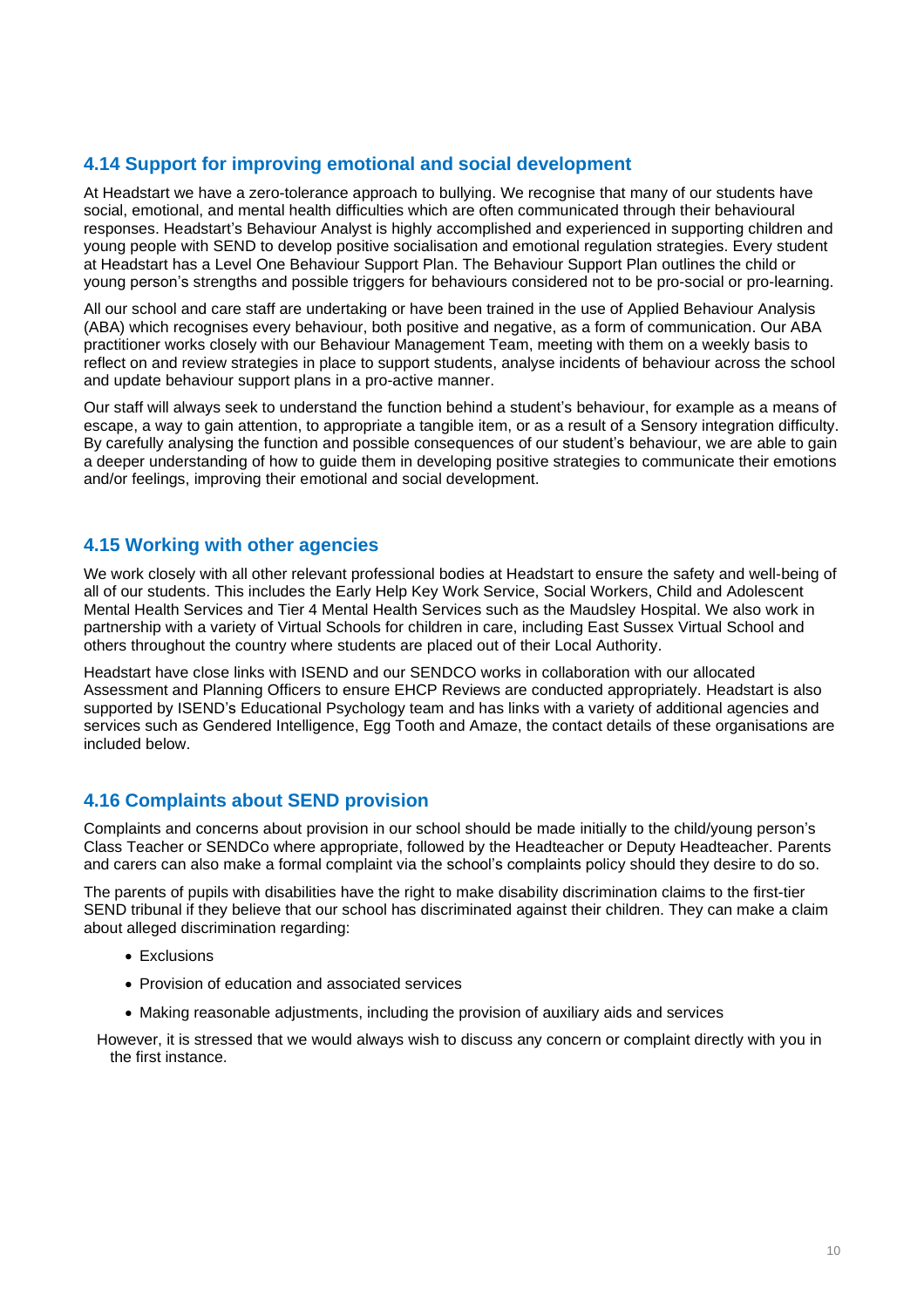## **4.17 Contact details of support services for parents of pupils with SEND**

#### **Single Point of Advice (SPOA) (Includes Children's Services Support & CAMHs)**

The **East Sussex Single Point of Advice** (SPoA) is a **triage service** which simplifies the referral process for professionals and families who are concerned about the mental health or emotional wellbeing of a child or young person in East Sussex. The SPoA offers information and signposting to other agencies and support that might be required to help a child, young person or family.

Phone: 01323 464222

Email: 0-19.SPOA@eastsussex.gov.uk

#### **Children's' Community Nursing Team**

Conquest Hospital and Eastbourne District General Hospital

Phone: 01414 755255 Ext: 8504

#### **Amaze**

**Amaze** is a charity that gives information, advice and support to families of children and young people with special educational needs and disabilities (SENDD) in Brighton & Hove and **Sussex.** We also support young people with SENDD up to 25.

Website: amazesussex.org.uk

Helpline: 01273 772289

Email: SENDdiass@amazesussex.org.uk

#### **Aspens**

A charity that supports children, young people and adults with a range of disabilities and complex needs, as well as those on the autism spectrum.

Phone: 01892 822 168

Email Support: www.aspens.org.uk/contact

#### **IPSEA**

Charity and Independent provider of Special Education Advice https://www.ipsea.org.uk/

#### **Young Minds**

Mental Health Support Charity for Children and Young People

Phone: 0808 802 5544

Email Support: www.youngminds.org.uk/contact-us/parents-helpline-enquiries/

#### **Gendered Intelligence**

Advice, mentoring and support for for young trans people, non-binary and questioning young people aged under 21. Includes support for parents and carers.

Website: www.genderedintelligence.co.uk

Email Support: www.genderedintelligence.co.uk/contact/email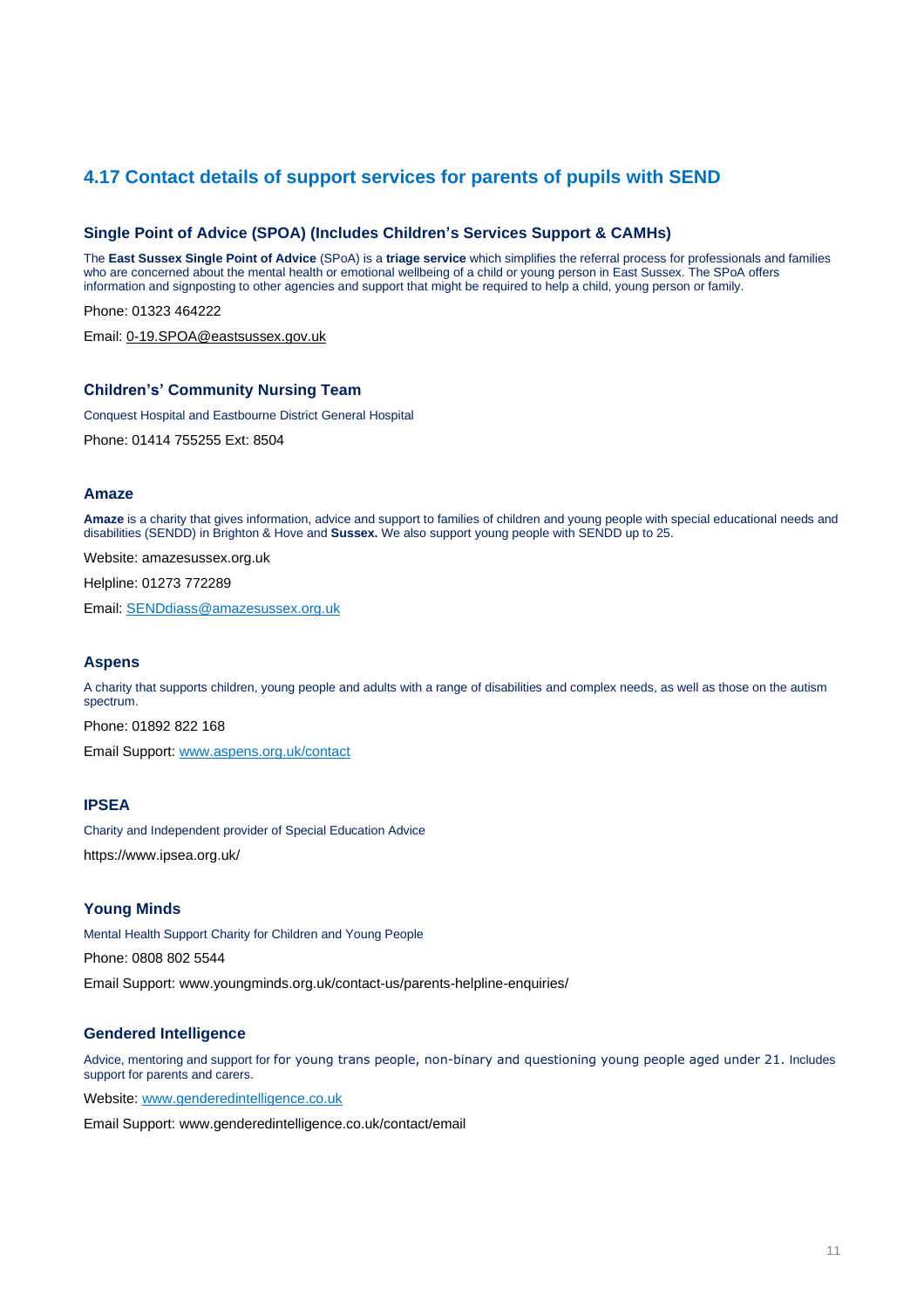#### **Egg Tooth**

East Sussex charity supporting Social, Emotional and Mental Health of children and young people through a variety of therapies. (Including 1:1 therapy for those with SEND)

Website: www.eggtooth.org.uk

Online Referral Form: www.eggtooth.org.uk/booking-form

#### **4.18 Contact information**

If your child already attends Headstart and you wish to discuss any aspect of their education, this should initially be raised with their class teacher. Should you need additional information, please arrange an appointment with our school SENDCO, Mrs Roxanne (Roxy) Milner-Brown via telephone, or in person (when COVID restrictions allow) via the email address rbrown@headstartschool.co.uk.

If you would like to apply for a place for your child, and they have already been issued an EHCP, please contact the Local Authority Admissions Team or your child's Assessment and Planning Officer.

#### **Executive Headteacher**

Mr. Ross Macdonald rmacdonald@headstartschool.co.uk

#### **Deputy Headteacher and Designated Safeguarding Lead (DSL)**

Mrs. Maria Allan mallan@headstartschool.co.uk

#### **Assistant Headteacher, Deputy DSL, Curriculum & Qualifications and Assessment Lead**

Mrs. Debbie Hoyland dhoyland@headstartschool.co.uk

#### **Assistant Headteacher, Deputy DSL, Behaviour Lead & Physical Education Lead**

Mr. Ryan Alexander ralexander@headstartschool.co.uk

#### **SENDCo, Deputy DSL & Designated Looked After Teacher**

Mrs. Roxanne Milner-Brown rbrown@headstartschool.co.uk

#### **Lead Teacher Post-16 Provision and Deputy DSL**

Jamie Bargeman jbargeman@headstartschool.co.uk

#### **4.19 The local authority local offer**

Our local authority's local offer is published here: **www.eastsussex.gov.uk/childrenandfamilies/specialneeds/localoffer/about/**

### **5. Monitoring arrangements**

This SEND policy and information report will be reviewed by the SENDCo **every year**. It will also be updated if any changes to the information are made during the year.

It will be approved by the governing board.